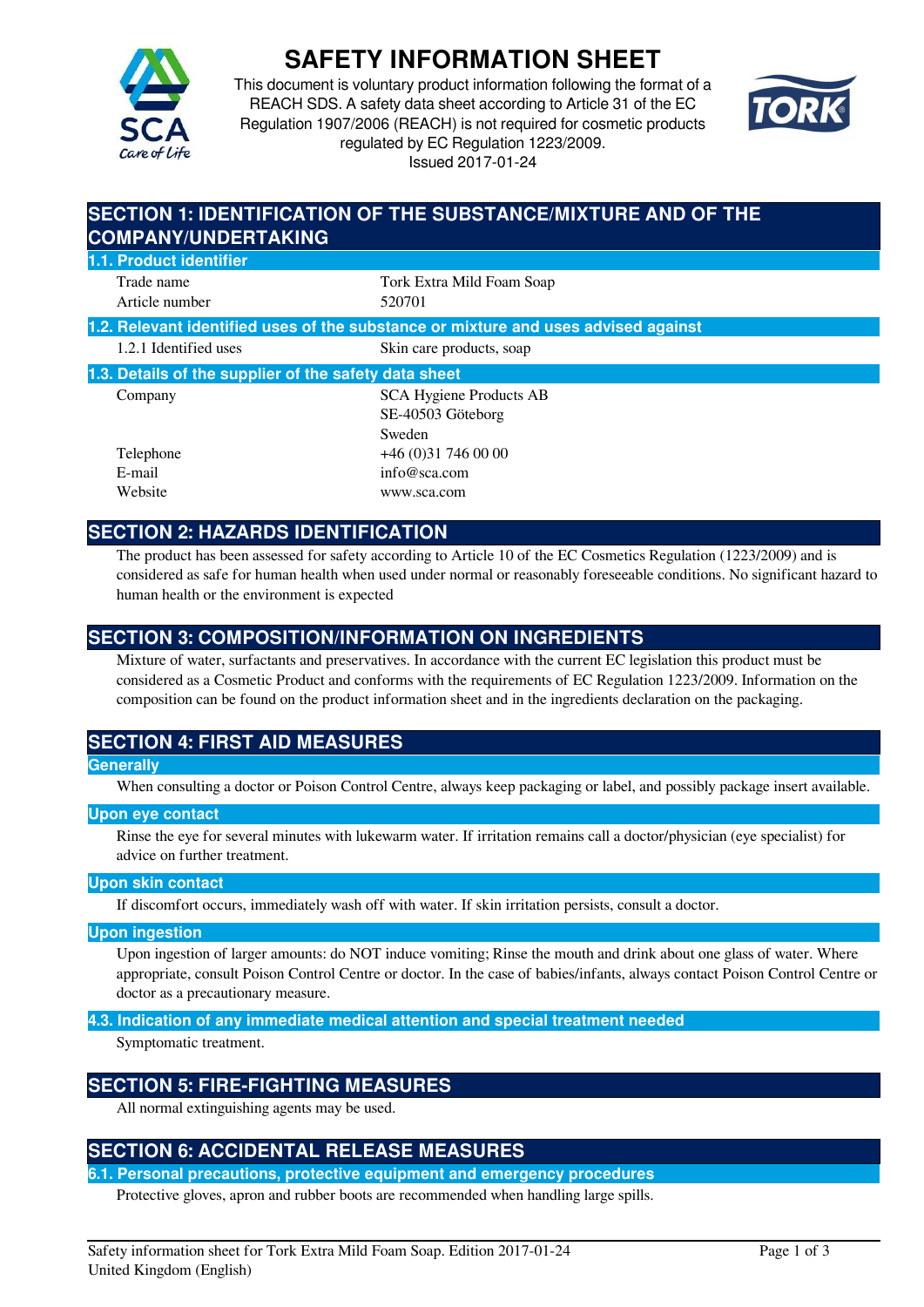#### **6.2. Environmental precautions**

Prevent discharge of larger quantity to drain. Packaging should be recycled after residual emptying; minor product residues may be rinsed out. Filled, unused packages must be disposed of separately in accordance with the waste management directives of the municipality.

#### **6.3. Methods and material for containment and cleaning up**

Minor spillage should be wiped away or flushed away with water. Large quantities should be collected for incineration in accordance with the local regulations.

## **SECTION 7: HANDLING AND STORAGE**

#### **7.1. Precautions for safe handling**

Observe any instructions for use and/or warnings on the packaging. Avoid contact with eyes. If the product is frequently handled professionally and in the event of high skin exposure preventive skin protection or the use of skincare products is recommended.

#### **7.2. Conditions for safe storage, including any incompatibilities**

Store in a cool and dry place (above freezing temperature and not greater than 30°C). Storage period after opening: 12 months.

#### **7.3. Specific end uses**

See identified uses in Section 1.2.

## **SECTION 8: EXPOSURE CONTROLS/PERSONAL PROTECTION**

No specific protective measures needed.

## **SECTION 9: PHYSICAL AND CHEMICAL PROPERTIES**

| 9.1. Information on basic physical and chemical properties |                                              |                                             |
|------------------------------------------------------------|----------------------------------------------|---------------------------------------------|
|                                                            | a) Appearance                                | Form: liquid mixture. Colour: light yellow. |
|                                                            | b) Odour                                     | like perfume                                |
| C)                                                         | Odour threshold                              | Not indicated                               |
| d)                                                         | pH                                           | $\approx$ 5                                 |
| e)                                                         | Melting point/freezing point                 | Not indicated                               |
| f)                                                         | Initial boiling point and boiling range      | Not indicated                               |
| $\mathbf{g}$                                               | Flash point                                  | Not indicated                               |
| h)                                                         | Evaporation rate                             | Not indicated                               |
| $\mathbf{i}$                                               | Flammability (solid, gas)                    | Not applicable                              |
| $\mathbf{1}$                                               | Upper/lower flammability or explosive limits | Not indicated                               |
| $\bf{k}$                                                   | Vapour pressure                              | Not indicated                               |
|                                                            | Vapour density                               | Not indicated                               |
|                                                            | m) Relative density                          | $1.030$ kg/L                                |
| n)                                                         | Solubility                                   | Solubility in water: Soluble                |
| $\Omega$                                                   | Partition coefficient: n-octanol/water       | Not applicable                              |
| p)                                                         | Auto-ignition temperature                    | Not indicated                               |
| q)                                                         | Decomposition temperature                    | Not indicated                               |
| r)                                                         | Viscosity                                    | 10 cPas $(23^{\circ}C)$                     |
| S)                                                         | <b>Explosive properties</b>                  | Not applicable                              |
| t)                                                         | Oxidising properties                         | Not applicable                              |
| 9.2. Other information                                     |                                              |                                             |

No data available

## **SECTION 10: STABILITY AND REACTIVITY**

The product is stable.

## **SECTION 11: TOXICOLOGICAL INFORMATION**

Not known or expected to be harmful to health in normal use.

## **SECTION 12: ECOLOGICAL INFORMATION**

No ecological damage is known or expected under normal use. The surfactants in this product are readily biodegradable.